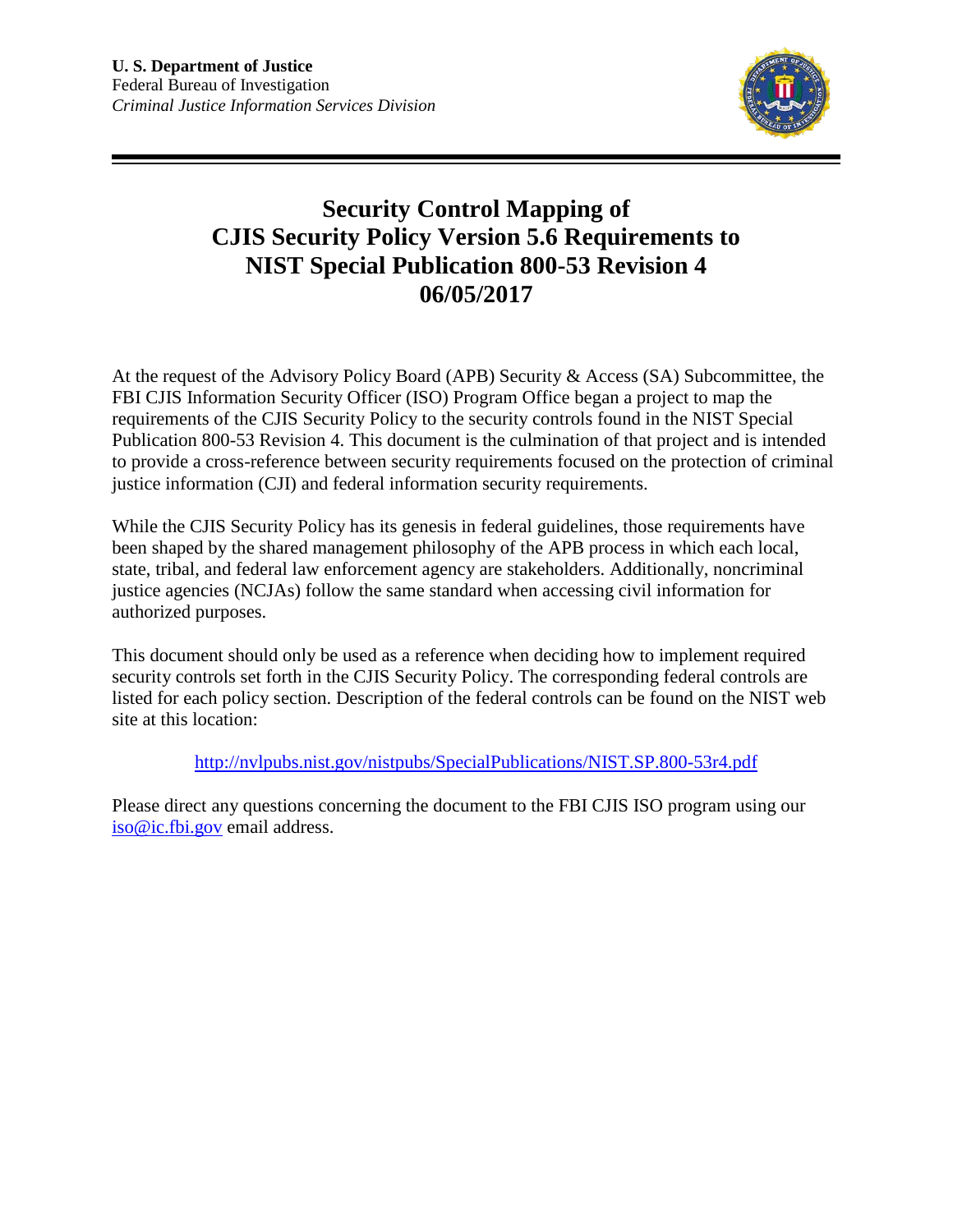| CSP v5.6 Area        | <b>Requirement</b>                                                   | NIST SP 800-53 rev. 4 Control                                            |
|----------------------|----------------------------------------------------------------------|--------------------------------------------------------------------------|
|                      | <b>CJIS Security Policy Area 1 - Information Exchange Agreements</b> |                                                                          |
| 5.1                  | Policy Area 1: Information Exchange Agreements                       | N/A                                                                      |
| 5.1.1                | Information Exchange                                                 | AC-21, CA-3, SA-2, SA-4, SA-4(1), SA-12(2)                               |
| $\overline{5.1.1.1}$ | <b>Information Handling</b>                                          | AC-21, CM-9, CP-6, CP-7, IR-8, PL-2, PM-1                                |
| 5.1.1.2              | State and Federal Agency User Agreements                             | AC-21, CA-3, SA-2, SA-4, SA-4(1), SA-12(2)                               |
| 5.1.1.3              | <b>Criminal Justice Agency User Agreements</b>                       | AC-21, CA-3, SA-2, SA-4, SA-4(1), SA-12(2)                               |
| 5.1.1.4              | Inter-Agency and Management Control Agreements                       | AC-21, CA-3, SA-2, SA-4, SA-4(1), SA-12(2)                               |
| 5.1.1.5              | Private Contractor User Agreements and CJIS Security Addendum        | AC-21, CA-3, SA-2, SA-4, SA-4(1), SA-12(2)                               |
| 5.1.1.6              | <b>Agency User Agreements</b>                                        | AC-21, CA-3, SA-2, SA-4, SA-4(1), SA-12(2)                               |
| 5.1.1.7              | <b>Outsourcing Standards for Channelers</b>                          | PE-3, PS-1, PS-2, PS-3, PS-6, PS-7                                       |
| 5.1.1.8              | <b>Outsourcing Standards for Non-Channelers</b>                      | AC-21, CA-3, SA-2, SA-4, SA-4(1), SA-12(2)                               |
| 5.1.2                | Monitoring, Review, and Delivery of Services                         | RA-3, SA-9, SA-9(1)                                                      |
| 5.1.2.1              | Managing Changes to Service Providers                                | <b>RA-3</b>                                                              |
| 5.1.3                | <b>Secondary Dissemination</b>                                       | PS-3, PS-6, PS-7                                                         |
| 5.1.4                | Secondary Dissemination of Non-CHRI CJI                              | PS-3, PS-6, PS-7                                                         |
|                      | <b>CJIS Security Policy Area 2 - Security Awareness Training</b>     |                                                                          |
| 5.2                  | Policy Area 2: Security Awareness Training                           | N/A                                                                      |
| 5.2.1                | <b>Awareness Topics</b>                                              | AT-1, PL-4, PL-4(1)                                                      |
| 5.2.1.1              | Level One Security Awareness Training                                | AT-2, AT-3                                                               |
| 5.2.1.2              | Level Two Security Awareness Training                                | AT-2(2), AT-3, PL-4, PL-4(1)                                             |
| 5.2.1.3              | Level Three Security Awareness Training                              | AT-2(2), AT-3, PL-4, PL-4(1)                                             |
| 5.2.1.4              | Level Four Security Awareness Training                               | AT-3, CM-10                                                              |
| 5.2.2                | <b>Security Training Records</b>                                     | AT-4, PL-4                                                               |
|                      | <b>CJIS Security Policy Area 3 - Incident Response</b>               |                                                                          |
| $\overline{5.3}$     | Policy Area 3: Incident Response                                     | N/A                                                                      |
| 5.3.1                | <b>Reporting Information Security Events</b>                         | IR-4(1), IR-6, IR-6(1), IR-6(2), IR-7, IR-7(1), IR-7(2), IR-8, PE-<br>17 |
| 5.3.1.1.1            | FBI CJIS Division Responsibilities                                   | N/A                                                                      |
| 5.3.1.1.2            | <b>CSA ISO Responsibilities</b>                                      | N/A                                                                      |
| 5.3.2                | Management of Security Incidents                                     | IR-1, IR-8                                                               |
| 5.3.2.1              | <b>Incident Handling</b>                                             | IR-4, IR-4(1), IR-4(3), IR-4(4), IR-8                                    |
| 5.3.2.2              | <b>Collection of Evidence</b>                                        | IR-4, IR-4(1), IR-4(3), IR-4(4), IR-8                                    |
| 5.3.3                | Incident Response Training                                           | IR-2, IR-3                                                               |
| 5.3.4                | <b>Incident Monitoring</b>                                           | $IR-5$                                                                   |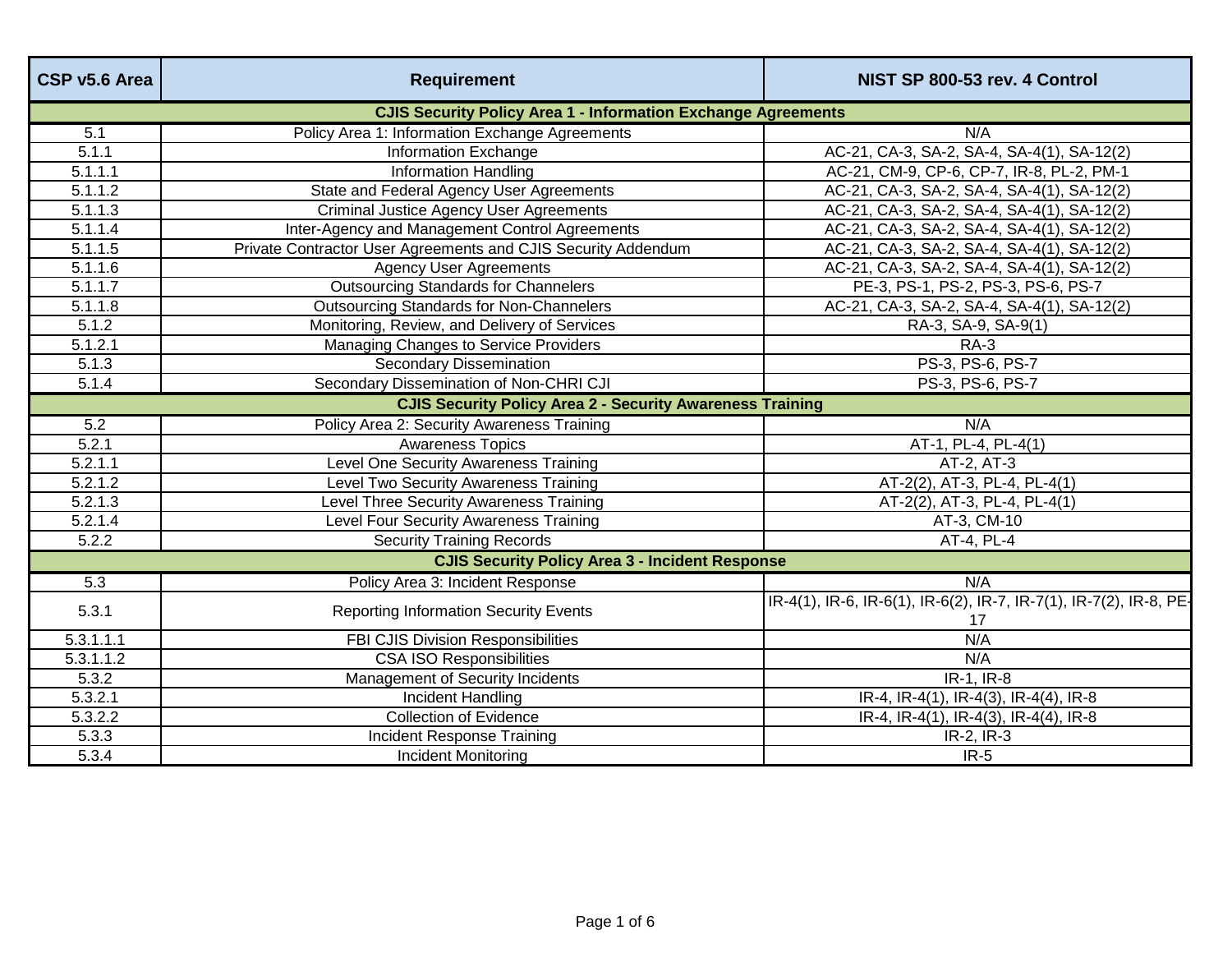| <b>CJIS Security Policy Area 4 - Auditing and Accountability</b> |                                                    |                                                                                                             |
|------------------------------------------------------------------|----------------------------------------------------|-------------------------------------------------------------------------------------------------------------|
| 5.4                                                              | Policy Area 4: Auditing and Accountability         | N/A                                                                                                         |
| 5.4.1                                                            | Auditable Events and Content (Information Systems) | AC-9, AU-2, AU-2(3), AU-3, AU-3(1), AU-6, AU-6(1), AU-<br>6(3), AU-12, CA-7                                 |
| 5.4.1.1                                                          | Events                                             | AC-9, AU-2, AU-12, CA-7                                                                                     |
| 5.4.1.1.1                                                        | Content                                            | <b>AU-12</b>                                                                                                |
| 5.4.2                                                            | Response to Audit Processing Failures              | AU-5, AU-5(2)                                                                                               |
| 5.4.3                                                            | Audit Monitoring, Analysis, and Reporting          | AU-6, AU-6(1), AU-6(3), AU-7, CA-7                                                                          |
| 5.4.4                                                            | <b>Time Stamps</b>                                 | AU-8, AU-8(1)                                                                                               |
| 5.4.5                                                            | Protection of Audit Information                    | AU-9, AU-9(4)                                                                                               |
| 5.4.6                                                            | <b>Audit Record Retention</b>                      | AU-4, AU-5(1), AU-9(2), AU-11                                                                               |
| 5.4.7                                                            | Logging NCIC and III Transactions                  | AU-4, AU-11                                                                                                 |
| <b>CJIS Security Policy Area 5 - Access Control</b>              |                                                    |                                                                                                             |
| 5.5                                                              | Policy Area 5: Access Control                      | N/A                                                                                                         |
| 5.5.1                                                            | <b>Account Management</b>                          | AC-2, AC-5, IR8                                                                                             |
| 5.5.2                                                            | <b>Access Enforcement</b>                          | AC-2, AC-2(1), AC-2(7), AC-3, AC-3(3), AC-3(4), AC-5, AC-<br>$6(1)$ , AC-6(2), AC-12(1), SC-23(1), SC-23(3) |
| 5.5.2.1                                                          | Least Privilege                                    | AC-2, AC-2(4), AC-2(7), AC-5, AC-6, AC-6(5), AC-6(9), AC-<br>$10, RA-5(5)$                                  |
| 5.5.2.2                                                          | <b>System Access Control</b>                       | AC-2, AC-2(4), AC-2(7), AC-5, AC-6, AC-6(5), AC-6(9), AC-<br>$10, RA-5(5)$                                  |
| 5.5.2.3                                                          | <b>Access Control Criteria</b>                     | AC-2, AC-2(4), AC-2(7), AC-5, AC-6, AC-6(5), AC-6(9), AC-<br>$10, RA-5(5)$                                  |
| 5.5.2.4                                                          | <b>Access Control Mechanisms</b>                   | AC-2, AC-2(4), AC-2(7), AC-5, AC-6, AC-6(5), AC-6(9), AC-<br>$10, RA-5(5)$                                  |
| 5.5.3                                                            | Unsuccessful Login Attempts                        | $AC-7$ , $IA-5(1)$                                                                                          |
| 5.5.4                                                            | <b>System Use Notification</b>                     | AC-8, AC-11(1), AC-22                                                                                       |
| 5.5.5                                                            | Session Lock                                       | AC-11                                                                                                       |
| 5.5.6                                                            | <b>Remote Access</b>                               | AC-17, AC-17(3), AC-17(4), AC-17(6)                                                                         |
| 5.5.6.1                                                          | Personally Owned Information Systems               | <b>AC-17</b>                                                                                                |
| 5.5.6.2                                                          | <b>Publicly Accessible Computers</b>               | AC-17, AC-22                                                                                                |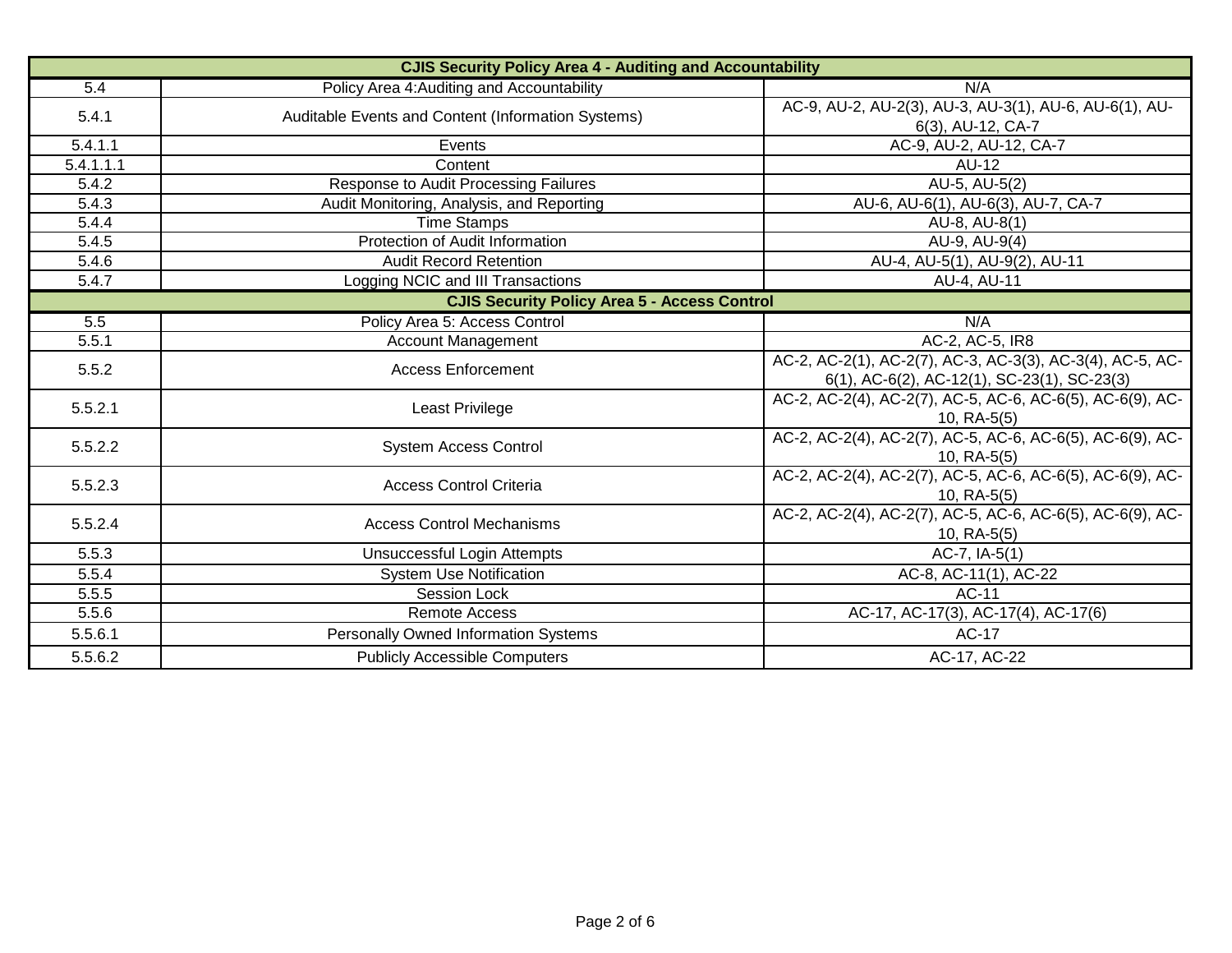| <b>CJIS Security Policy Area 6 - Identification and Authentication</b> |                                                                                 |                                                                                                                           |
|------------------------------------------------------------------------|---------------------------------------------------------------------------------|---------------------------------------------------------------------------------------------------------------------------|
| 5.6                                                                    | Policy Area 6: Identification and Authentication                                | N/A                                                                                                                       |
| 5.6.1                                                                  | <b>Identification Policy and Procedures</b>                                     | IA-1, IA-2, IA-2(5)                                                                                                       |
| 5.6.1.1                                                                | Use of Originating Agency Identifiers in Transactions and Information Exchanges | <b>SC-16</b>                                                                                                              |
| 5.6.2                                                                  | Authentication Policy and Procedures                                            | IA-1, IA-2, IA-2(8), IA-2(9), IA-3                                                                                        |
| 5.6.2.1                                                                | <b>Standard Authenticators</b>                                                  | IA-5, IA-5(1), IA-5(5), IA-6                                                                                              |
| 5.6.2.1.1                                                              | Password                                                                        | IA-5, IA-5(1), IA-5 (4)                                                                                                   |
| 5.6.2.1.2                                                              | Personal Identification Number (PIN)                                            | IA-5, IA-5(1), IA-5 (4)                                                                                                   |
| 5.6.2.1.3                                                              | One-time Passwords (OTP)                                                        | IA-2 (1), IA-2(2), IA-2(3), IA-2(8), IA-2(11), IA-2(12), IA-5(1),<br>IA-5(3), IA-5(4), IA-5(5), IA-5(11), SC-37, SC-37(1) |
| 5.6.2.2                                                                | <b>Advanced Authentication</b>                                                  | IA-2(1), IA-2(2), IA-2(3), IA-2(4), IA-2(11), IA-2(13), IA-3(1), IA-<br>5(2), IA-5(11), MA-4, SC-37, SC-37(1)             |
| 5.6.2.2.1                                                              | Advanced Authentication Policy and Rationale                                    | IA-2(1), IA-2(2), IA-2(3), IA-2(4), IA-2(11), IA-3(1), IA-5(2), IA-<br>$5(11)$ , MA-4                                     |
| 5.6.2.2.2                                                              | <b>Advanced Authentication Decision Tree</b>                                    | IA-2(1), IA-2(2), IA-2(3), IA-2(4), IA-2(11), IA-3(1), IA-5(2), IA-<br>$5(11)$ , MA-4                                     |
| 5.6.3                                                                  | Identifier and Authenticator Management                                         | IA-4, IA-4(2), IA-4(4), IA-5, IA-5(8), IA-8                                                                               |
| 5.6.3.1                                                                | Identifier Management                                                           | AC-2(3), IA-4, IA-4(2), IA-4(4), IA-5(3), IA-5(8), IA-8                                                                   |
| 5.6.3.2                                                                | Authenticator Management                                                        | IA-5, IA-5(6), IA-5(8)                                                                                                    |
| 5.6.4                                                                  | Assertions                                                                      | IA-2(12), IA-8(1), IA-8(2), IA-8(3)                                                                                       |
|                                                                        | <b>CJIS Security Policy Area 7 - Configuration Management</b>                   |                                                                                                                           |
| 5.7                                                                    | Policy Area 7: Configuration Management                                         | N/A                                                                                                                       |
| 5.7.1                                                                  | <b>Access Restrictions for Changes</b>                                          | CM-3, CM-3(2), CM-4, CM-4(2), CM-5(5), CM-5(6), CM-6,<br>CM-9, MA-2, MA-5, SA-10                                          |
| 5.7.1.1                                                                | <b>Least Functionality</b>                                                      | CM-2, CM-3, CM-6, CM-7, CM-7(1), CM-7(2), CM-7(3), CM-<br>7(4), CM-7(5), CM-8(3), CM-10, CM-11, SA-4(9), SA-9(2)          |
| 5.7.1.2                                                                | Network Diagram                                                                 | CA-3, CA-9, SC-7(4)                                                                                                       |
| 5.7.2                                                                  | Security of Configuration Documentation                                         | CM-2, CM-5, CM-5(1), CM-5(2), CM-8, CM-8(1), CM-9, SA-5                                                                   |
| <b>CJIS Security Policy Area 8 - Media Protection</b>                  |                                                                                 |                                                                                                                           |
| 5.8                                                                    | Policy Area 8: Media Protection                                                 | N/A                                                                                                                       |
| 5.8.1                                                                  | Media Storage and Access                                                        | AC-20(2), CP-6, CP-7, MA-3(3), MP-2, MP-3, MP-4                                                                           |
| $\overline{5.8.2}$                                                     | Media Transport                                                                 | $MP-5$                                                                                                                    |
| 5.8.2.1                                                                | Digital Media in Transit                                                        | $MP-5, MP-5(4)$                                                                                                           |
| 5.8.2.2                                                                | <b>Physical Media in Transit</b>                                                | $MP-5$                                                                                                                    |
| 5.8.3                                                                  | Digital Media Sanitization and Disposal                                         | MA-2, MP-6, MP-6(1), MP-6(2), MP-6(3)                                                                                     |
| 5.8.4                                                                  | Disposal of Physical Media                                                      | $MP-6$                                                                                                                    |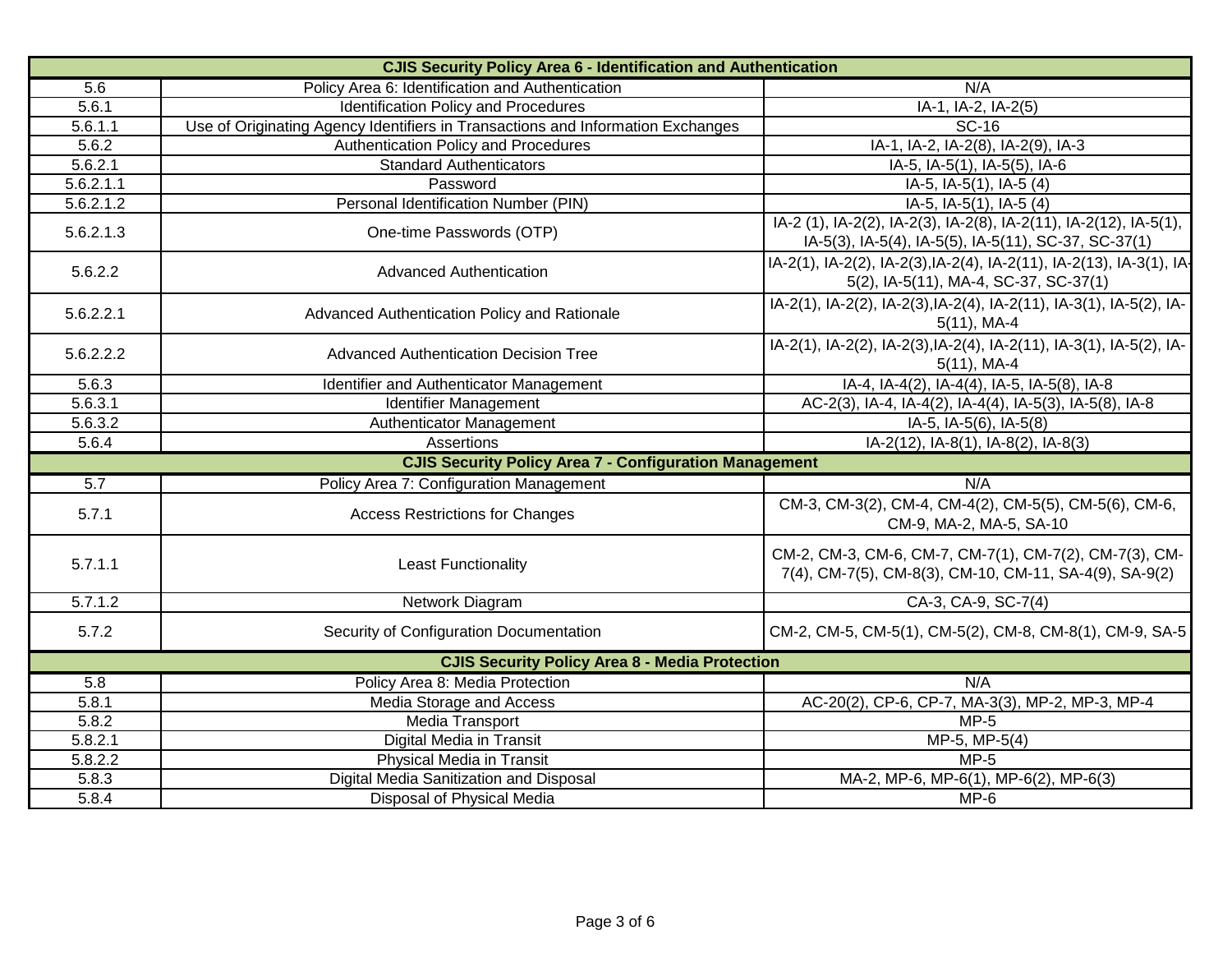| <b>CJIS Security Policy Area 9 - Physical Protection</b>                                       |                                                                                |                                                                                                                                                                                     |  |
|------------------------------------------------------------------------------------------------|--------------------------------------------------------------------------------|-------------------------------------------------------------------------------------------------------------------------------------------------------------------------------------|--|
| 5.9                                                                                            | Policy Area 9: Physical Protection                                             | N/A                                                                                                                                                                                 |  |
| 5.9.1                                                                                          | <b>Physically Secure Location</b>                                              | <b>PE-1</b>                                                                                                                                                                         |  |
| 5.9.1.1                                                                                        | <b>Security Perimeter</b>                                                      | <b>PE-1</b>                                                                                                                                                                         |  |
| 5.9.1.2                                                                                        | <b>Physical Access Authorizations</b>                                          | MA-4(7), MA-5, PE-2, PE-2(1)                                                                                                                                                        |  |
| 5.9.1.3                                                                                        | <b>Physical Access Control</b>                                                 | PE-3, PE-3(3)                                                                                                                                                                       |  |
| 5.9.1.4                                                                                        | Access Control for Transmission Medium                                         | PE-4                                                                                                                                                                                |  |
| 5.9.1.5                                                                                        | <b>Access Control for Display Medium</b>                                       | <b>PE-5</b>                                                                                                                                                                         |  |
| 5.9.1.6                                                                                        | <b>Monitoring Physical Access</b>                                              | PE-3, PE-5, PE-6, PE-6(1)                                                                                                                                                           |  |
| 5.9.1.7                                                                                        | <b>Visitor Control</b>                                                         | PE-2(3), PE-3                                                                                                                                                                       |  |
| 5.9.1.8                                                                                        | Delivery and Removal                                                           | <b>PE-8</b>                                                                                                                                                                         |  |
| 5.9.2                                                                                          | <b>Controlled Area</b>                                                         | PE-2, PE-5                                                                                                                                                                          |  |
| CJIS Security Policy Area 10 - Systems and Communications Protection and Information Integrity |                                                                                |                                                                                                                                                                                     |  |
| 5.10                                                                                           | Policy Area 10: System and Communications Protection and Information Integrity | N/A                                                                                                                                                                                 |  |
| 5.10.1                                                                                         | <b>Information Flow Enforcement</b>                                            | AC-4, AC-20, AC-20(1), CA-3, CA-9, IA-5(7), SC-7(4), SC-<br>7(8), SC-7(11), SC-10, SC-15, SC-15(1)                                                                                  |  |
| 5.10.1.1                                                                                       | <b>Boundary Protection</b>                                                     | AC-20, CA-3(1), CA-3(2), CA-3(5), PE-3(2), SC-5, SC-5(1),<br>SC-5(2), SC-7, SC-7(3), SC-7(4), SC-7(5), SC-7(7), SC-7(8),<br>SC-7(11), SC-7(12), SC-7(13), SC-7(14), SC-7(18), SC-24 |  |
| 5.10.1.2                                                                                       | Encryption                                                                     | AC-17(2), IA-7, MA-4(6), SC-8, SC-8(1), SC-8(2), SC-11, SC-<br>12, SC-12(1), SC-12(2), SC-12(3), SC-13, SC-17, SC-28, SC-<br>$28(1)$ , SI-7(6)                                      |  |
| 5.10.1.2.1                                                                                     | <b>Encryption for CJI in Transit</b>                                           | AC-17(2), IA-7, MA-4(6), SC-8, SC-8(1), SC-8(2), SC-11, SC-<br>12, SC-12(1), SC-12(2), SC-13, SC-28, SC-28(1), SI-7(6)                                                              |  |
| 5.10.1.2.2                                                                                     | Encryption for CJI at Rest                                                     | AC-17(2), IA-7, SC-12, SC-12(1), SC-12(2), SC-13, SC-28,<br>SC-28(2), SI-7(6)                                                                                                       |  |
| 5.10.1.2.3                                                                                     | Public Key Infrastructure (PKI) Technology                                     | IA-5(2), IA-5(10), IA-5(11), IA-7, IA-8(1), IA-8(5), SC-12(1),<br>SC-12(3), SC-12(4), SC-12(5), SC-13, SC-17, SC-28(2), SI-<br>7(6)                                                 |  |
| 5.10.1.3                                                                                       | Intrusion Detection Tools and Techniques                                       | SC-7(19), SI-4, SI-4(1), SI-4(2), SI-4(4), SI-4(5), SI-4(7), SI-<br>4(9), SI-4(11), SI-4(12), SI-7, SI-7(1), SI-7(7)                                                                |  |
| 5.10.1.4                                                                                       | Voice over Internet Protocol                                                   | <b>SC-19</b>                                                                                                                                                                        |  |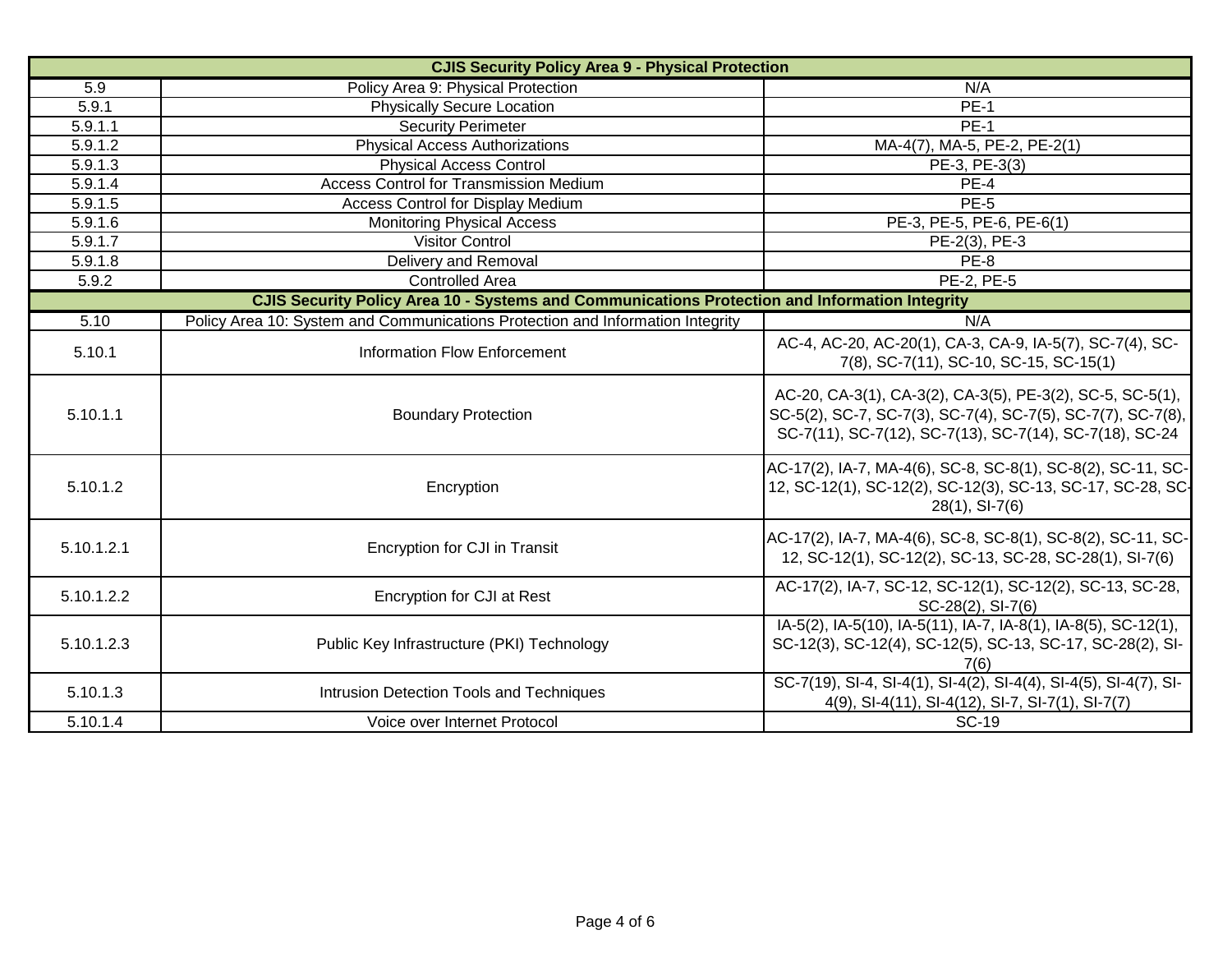| <b>CJIS Security Policy Area 10 - Systems and Communications Protection and Information Integrity (continued)</b> |                                                                        |                                                                                                                                                                                                                                                                                                                                                                                                                                                                                                                                                                                                    |
|-------------------------------------------------------------------------------------------------------------------|------------------------------------------------------------------------|----------------------------------------------------------------------------------------------------------------------------------------------------------------------------------------------------------------------------------------------------------------------------------------------------------------------------------------------------------------------------------------------------------------------------------------------------------------------------------------------------------------------------------------------------------------------------------------------------|
| 5.10.1.5                                                                                                          | <b>Cloud Computing</b>                                                 | AC-17, AC-17(1), AC-17(2), AC-17(3), AC-17(4), AC-23, CP-<br>1, CP-2(1), CP-2(3), CP-2(8), CP-6(1), CP-6(3), CP-7, CP-9,<br>CP-10, CP-10(2), IA-1, IA-2, IR-1, IR-6, IR-8, IR-9, MA-1, MA-<br>5, MA-5(4), MP-1, MP-2, MP-4, MP-5, MP-6, MP-7, MP-7(1),<br>PE-1, PE-2, PE-3, PE-18, PL-1, PL-2, PL-2(3), PL-4, PL-4(1),<br>PL-7, PL-8, PL-9, PS-1, PS-3, PS-7, SC-2, SC-2(1), SC-3,<br>SC-4, SC-5, SC-5(1), SC-5(2), SC-5(3), SC-6, SC-7, SC-8,<br>SC-9, SC-12, SC-13, SC-13 (1), SC-16, SC-16 (1), SC-20,<br>SC-21, SC-22, SC-23, SC-28, SC-28 (1), SC-28 (2), SC-32,<br>SC-36, SC-38, SC-43, SI-1 |
| 5.10.2                                                                                                            | Facsimile Transmission of CJI                                          | N/A                                                                                                                                                                                                                                                                                                                                                                                                                                                                                                                                                                                                |
| 5.10.3                                                                                                            | Partitioning and Virtualization                                        | SC-2, SC-4                                                                                                                                                                                                                                                                                                                                                                                                                                                                                                                                                                                         |
| 5.10.3.1                                                                                                          | Partitioning                                                           | SC-2, SC-2(1), SC-3, SC-4, SC-32                                                                                                                                                                                                                                                                                                                                                                                                                                                                                                                                                                   |
| 5.10.3.2                                                                                                          | Virtualization                                                         | SC-2, SC-4                                                                                                                                                                                                                                                                                                                                                                                                                                                                                                                                                                                         |
| 5.10.4                                                                                                            | System and Information Integrity Policy and Procedures                 | N/A                                                                                                                                                                                                                                                                                                                                                                                                                                                                                                                                                                                                |
| 5.10.4.1                                                                                                          | Patch Management                                                       | CM-3, CM-4, CM-4(1), RA-5, RA-5(1), RA-5(2), RA-5(3), SA-<br>11, SA-11(1), SI-2, SI-2(2), SI-2(3)                                                                                                                                                                                                                                                                                                                                                                                                                                                                                                  |
| 5.10.4.2                                                                                                          | <b>Malicious Code Protection</b>                                       | MA-3(2), SI-3, SI-3(1), SI-3(2)                                                                                                                                                                                                                                                                                                                                                                                                                                                                                                                                                                    |
| 5.10.4.3                                                                                                          | Spam and Spyware Protection                                            | SI-8, SI-8(1), SI-8(2)                                                                                                                                                                                                                                                                                                                                                                                                                                                                                                                                                                             |
| 5.10.4.4                                                                                                          | Security Alerts and Advisories                                         | SI-5, SI-5(1), SI-11                                                                                                                                                                                                                                                                                                                                                                                                                                                                                                                                                                               |
| 5.10.4.5                                                                                                          | <b>Information Input Restrictions</b>                                  | SI-10, SI-12                                                                                                                                                                                                                                                                                                                                                                                                                                                                                                                                                                                       |
|                                                                                                                   | <b>CJIS Security Policy Area 11 - Formal Audits</b>                    |                                                                                                                                                                                                                                                                                                                                                                                                                                                                                                                                                                                                    |
| 5.11                                                                                                              | Policy Area 11: Formal Audits                                          | N/A                                                                                                                                                                                                                                                                                                                                                                                                                                                                                                                                                                                                |
| 5.11.1                                                                                                            | Audits by the FBI CJIS Division                                        | N/A                                                                                                                                                                                                                                                                                                                                                                                                                                                                                                                                                                                                |
| 5.11.1.1                                                                                                          | Triennial Compliance Audits by the FBI CJIS Division                   | CA-2, CA-7                                                                                                                                                                                                                                                                                                                                                                                                                                                                                                                                                                                         |
| $\overline{5.11.1.2}$                                                                                             | Triennial Security Audits by the FBI CJIS Division                     | $CA-2$                                                                                                                                                                                                                                                                                                                                                                                                                                                                                                                                                                                             |
| 5.11.2                                                                                                            | Audits by the CSA                                                      | $CA-2$                                                                                                                                                                                                                                                                                                                                                                                                                                                                                                                                                                                             |
| 5.11.3                                                                                                            | Special Security Inquiries and Audits                                  | CA-2(1), CA-3, CA-5, CA-6, CA-7(1), CM-3(4)                                                                                                                                                                                                                                                                                                                                                                                                                                                                                                                                                        |
| 5.11.4                                                                                                            | <b>Compliance Subcommittees</b>                                        | N/A                                                                                                                                                                                                                                                                                                                                                                                                                                                                                                                                                                                                |
|                                                                                                                   | <b>CJIS Security Policy Area 12 - Personnel Security</b>               |                                                                                                                                                                                                                                                                                                                                                                                                                                                                                                                                                                                                    |
| 5.12                                                                                                              | Policy Area 12: Personnel Security                                     | N/A                                                                                                                                                                                                                                                                                                                                                                                                                                                                                                                                                                                                |
| 5.12.1                                                                                                            | <b>Personnel Security Policy and Procedures</b>                        | N/A                                                                                                                                                                                                                                                                                                                                                                                                                                                                                                                                                                                                |
| 5.12.1.1                                                                                                          | Minimum Screening Requirements for Individuals Requiring Access to CJI | PS-2, PS-3, PS-3(1), PS-3(2), PS-3(3), PS-6, PS-6(2), PS-7                                                                                                                                                                                                                                                                                                                                                                                                                                                                                                                                         |
| 5.12.1.2                                                                                                          | Personnel Screening for Contractors and Vendors                        | PS-2, PS-3, PS-7                                                                                                                                                                                                                                                                                                                                                                                                                                                                                                                                                                                   |
| 5.12.2                                                                                                            | <b>Personnel Termination</b>                                           | $PS-4$                                                                                                                                                                                                                                                                                                                                                                                                                                                                                                                                                                                             |
| 5.12.3                                                                                                            | <b>Personnel Transfer</b>                                              | <b>PS-5</b>                                                                                                                                                                                                                                                                                                                                                                                                                                                                                                                                                                                        |
| 5.12.4                                                                                                            | <b>Personnel Sanctions</b>                                             | <b>PS-8</b>                                                                                                                                                                                                                                                                                                                                                                                                                                                                                                                                                                                        |